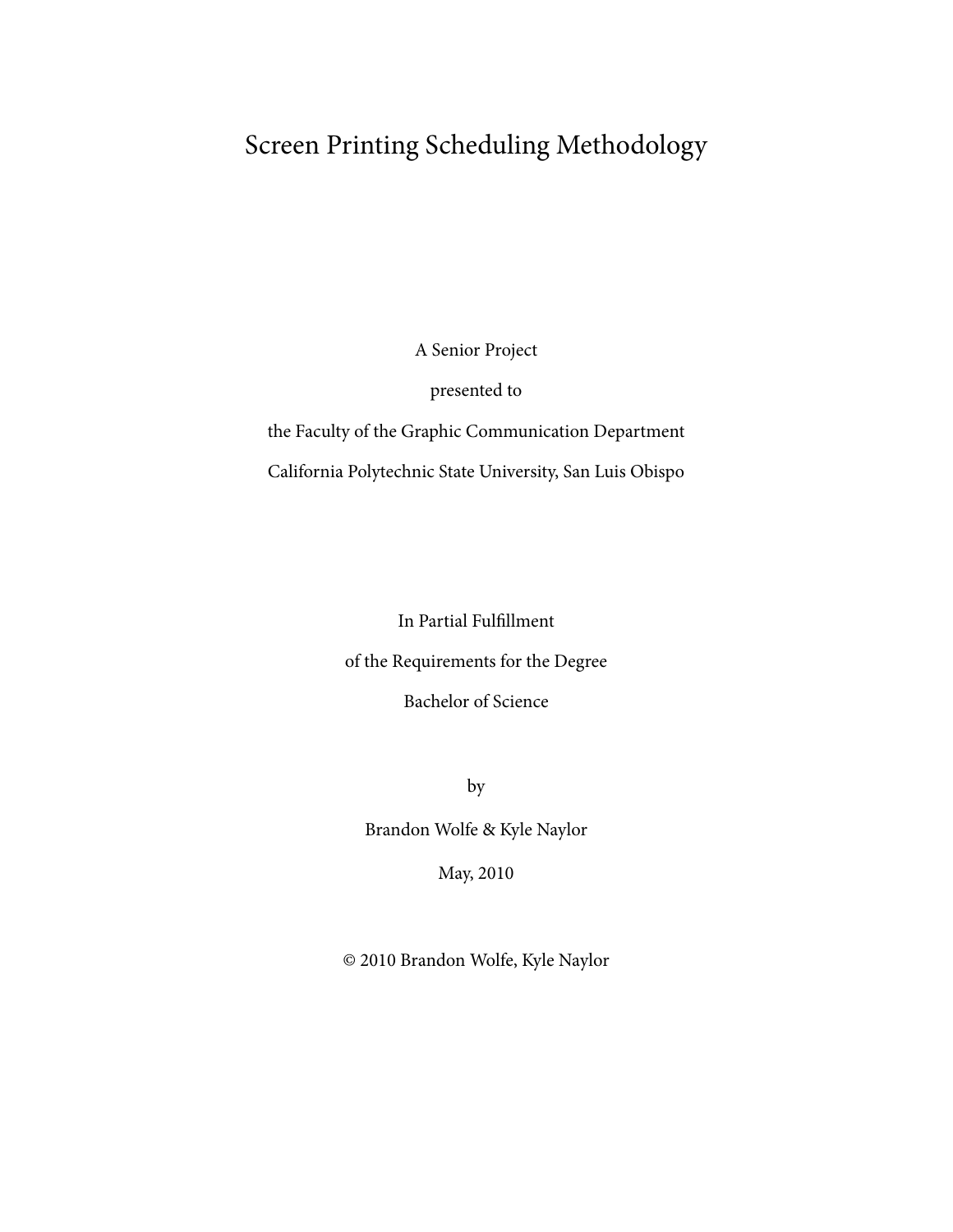# **Table of Contents**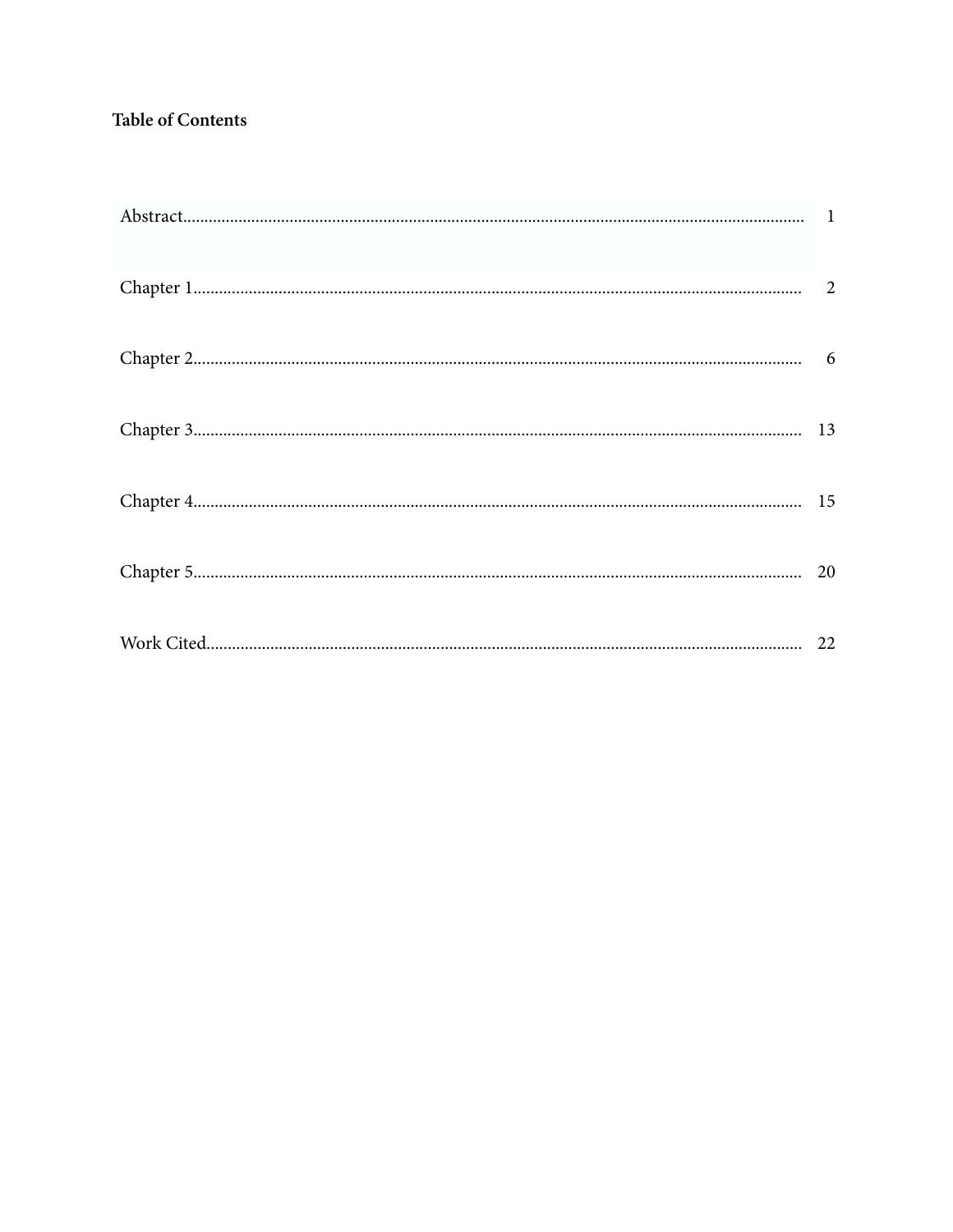## **Abstract**

As the shift towards offshore business within the screen printing industry increases, American businesses must find a way to remain competitive. Due to manufacturing costs and regulation it is impossible for Americans to compete with the low per unit cost of foreign suppliers. By decreasing the time to market, American businesses will be able to remain competitive and recover lost business. In order to achieve this, a flexible scheduling model must be developed in order to increase throughput of a production process. This model serves to account for variables and variances that occur within the screen printing process, allowing for effective continuation of production.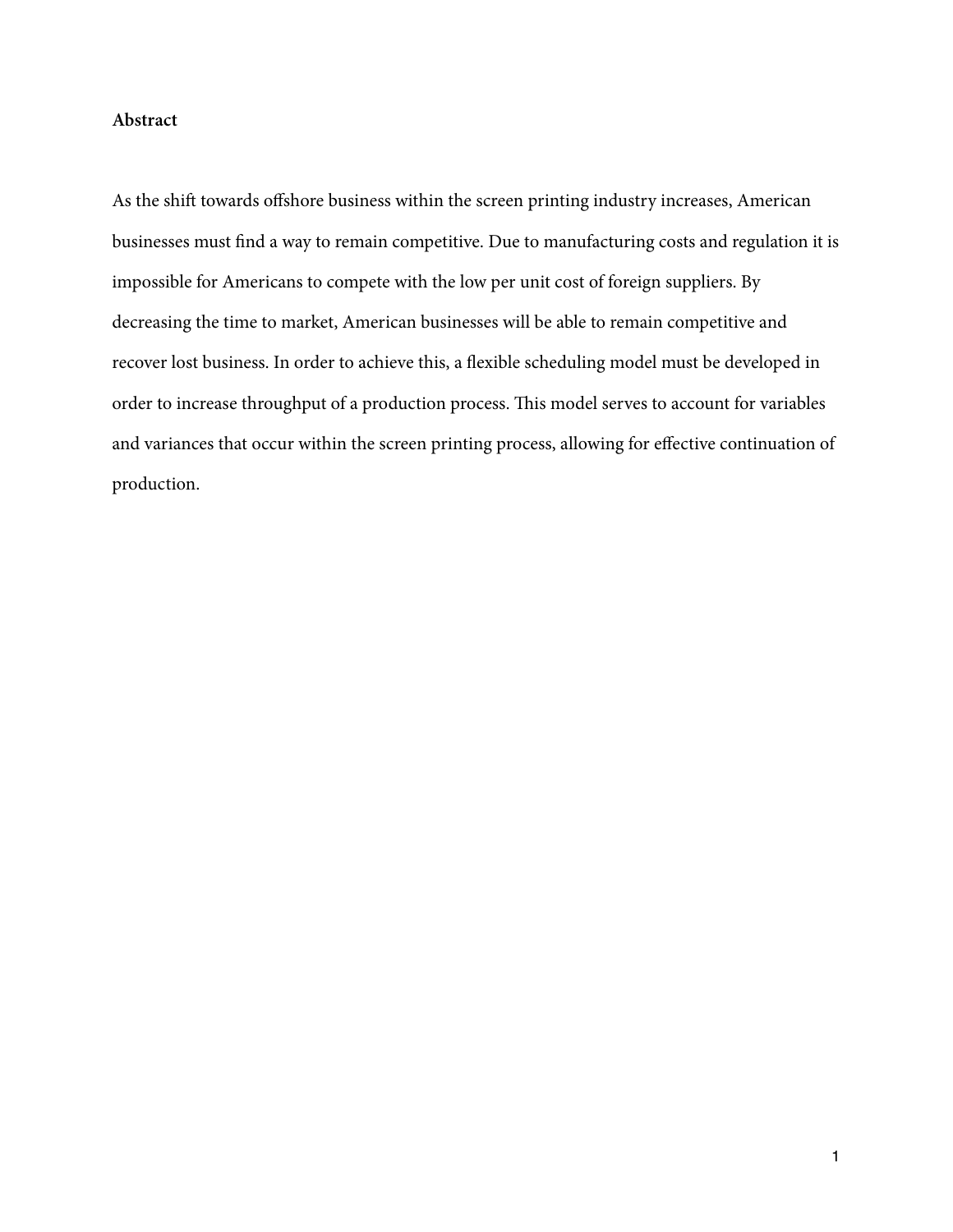# **Brandon Wolfe | Kyle Naylor Screen Printing Scheduling Methodology Chapter 1**

In recent years the screen printing industry has experienced a continuous rise in the move towards offshore business. Due to low operating costs, foreign companies are able to offer a low per unit price, relative to domestic producers, to American businesses wanting to cut costs in an uncertain economy. Due to labor laws and regulations, competing American businesses are unable to contend with foreign pricing. The shift to offshore is leaving many of these businesses unable to survive in a competitive environment. In order to exist in the current business climate screen printing businesses must remain competitive by offering customers benefits other than that of price per unit.

Customers look for three elements when purchasing a product: cost, quality, and service. The general belief is that two of the three can be achieved at any one time. To remain competitive with foreign business, American businesses can offer the benefits of quality, and service, by decreasing the time to market. If American businesses are unable to compete in price, quality and time to market are alternatives that will allow them to retain customers. When purchasing from an offshore source, there is often a long lag time between purchasing and receiving the finished product. The initial cost of the product is low. However, long deliveries and corrections can be inconvenient. By offering quicker time to market and high quality product, businesses will be able to fulfill the needs of the customer.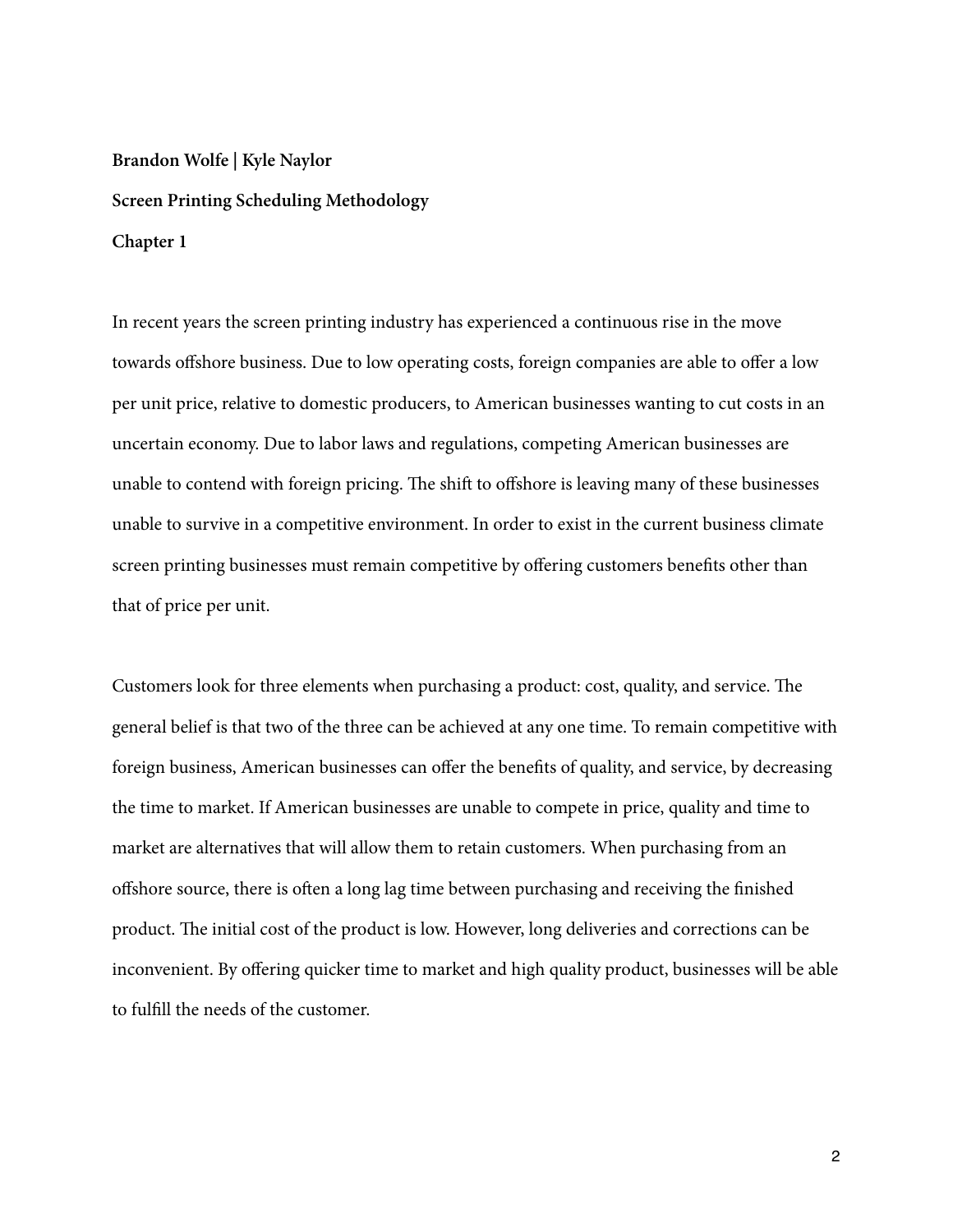This study answers the question: How can a screen printing business increase throughput and reduce time to market in order to remain competitive with foreign business? Research for this study was conducted at Coudray Serigraphics in San Luis Obispo, Calif. under the supervision of industry leader Mark Coudray. In order to increase throughput and reduce time to market, one must alter the production scheduling methodology. The traditional method of scheduling has mainly used the Gantt Chart System. The Gantt Chart is a visual reporting device used to convey a project or a production process schedule. The Gantt chart lays out the succession of events in a visual manner and allows for the monitoring of individual activities within a project according to a specified plan. The Gantt chart is based on an ideal production situation. Once something goes wrong with the schedule, everything is thrown off according to the Theory of Constraints. Due to related rates, once something happens, there is a "domino effect" throughout the rest of the schedule for the entire day, making it nearly impossible to recover from the incident. Using the Gantt method leaves a schedule vulnerable to potential threats.

Traditional scheduling methods use a "Rear View Mirror" method of scheduling. Projects and production plans are based on previous projects. With this type of hind-sight scheduling, managers are looking to the past in order to plan for the future. This history-based method of scheduling prepares a process for what has happened, as opposed to what could or will happen. In reality, it is necessary to anticipate according to trend lines, rather than base decisions on previous occurrences.

Traditional scheduling methods lend themselves to a slow reaction time. After something has occurred within a process, it is reported through the "grapevine" and eventually reaches upper management. At this point, the problem is assessed and necessary action is taken in order to correct whatever it was that went wrong or needed improving. This process of recognizing and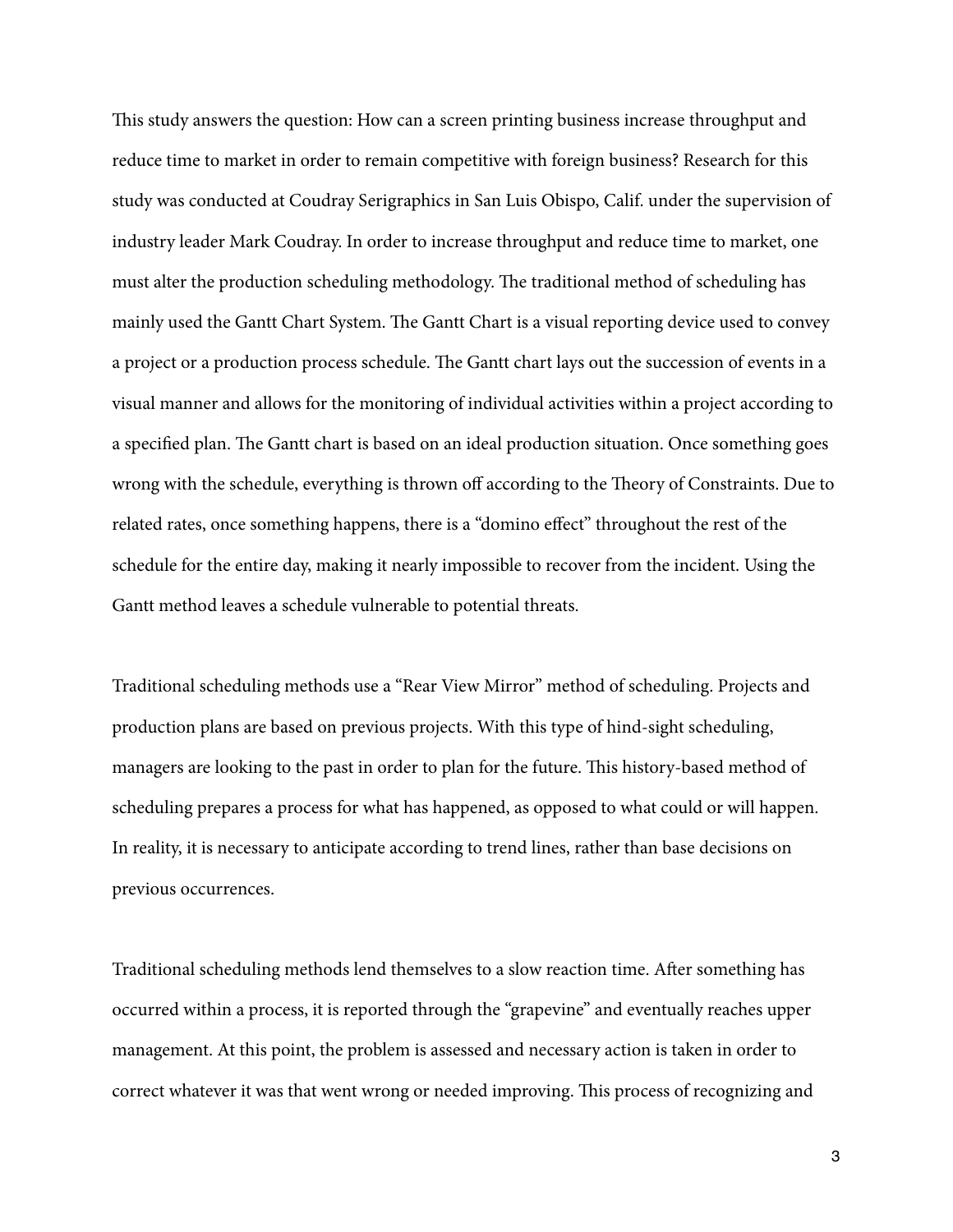addressing an issue could take days, weeks, or in some cases months to correct. At this rate, the problem is not addressed in a timely manner, thus reducing the effectiveness of the report. Once a problem is addressed, it is too late. In an ever changing business environment, reaction time is key to maximizing the efficiency and effectiveness of a process. The Forward Thinking Scheduling Model is a lean, flexible scheduling method based on known inefficiencies and independent and dependent variables. The method is an anticipatory method of scheduling that accounts for the dynamic nature of processes and allows for the maintenance of job flow in the event of an occurrence that would normally throw a production schedule off.

William Edwards Deming stated that in order to control a process, it is key to move all variables possible to the front of that process. Once variables are addressed at the front end, everything else will fall in line. With regard to screen-printing for example, this may mean addressing problems such as file format issues and substrate issues before press, that way, the only variables left are onpress issues natural to the process.

The scheduling method is a flexible activity based method of job scheduling. This means the model is flexible enough to account for any situation that arises. Regular job flow is sequential having one job after another, and in some cases parallel having multiple jobs running at the same time in order to maximize effectiveness of equipment and boost OEE (overall equipment effectiveness). In this model, as soon as something goes wrong, the process switches to flexible scheduling in order to account for the situation and maintain job flow. This calls for the building of buffers into a process to efficiently substitute another job in the place of the stopped or pending job. By moving a stopped job into a built in buffer, jobs waiting in line can then move in taking the place of the stopped job, maintaining job flow, and avoiding a possible choke point. With regard to screen-printing, this may mean keeping six colors on a fourteen-color press as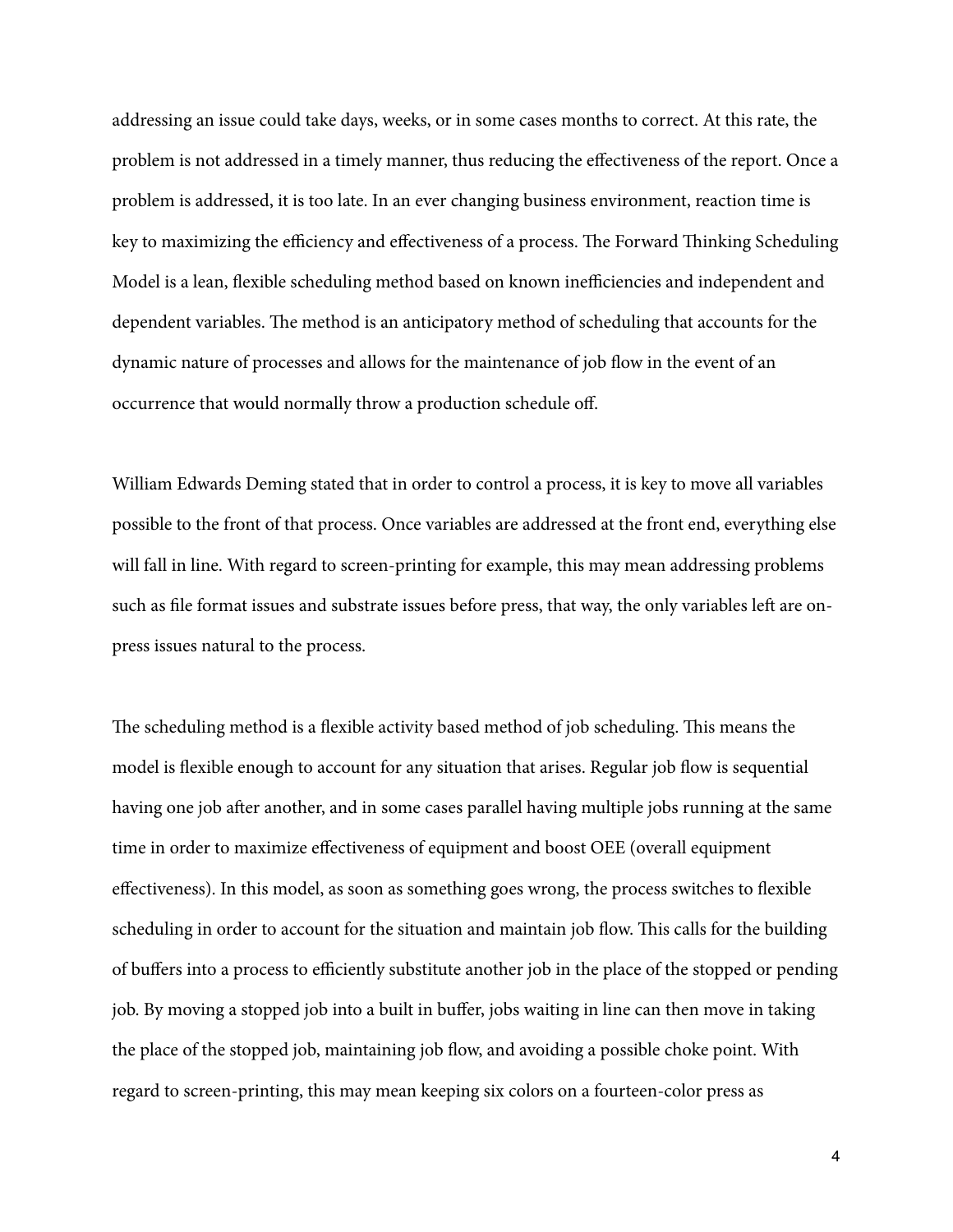insurance. In the event of a screen break, two three-color jobs, or one five color job can then move onto the press and begin production. This allows for the necessary maintenance on the downed job without stopping the press at all.

The method also calls for a Future-Casting production process. This is the ability to identify warning signs that could lead to potential problems. By learning the underlying science to a process, one will be able to identify irregularities and indicators that a process is going to go out of variance. Once a process goes out of variance, it is likely that something will occur to halt production. By recognizing and preventing these potential problems, one insures a high probability of success for the particular process.

From an accounting standpoint, an activity based scheduling method may enable a business to increase throughput and profit through costing based on activities rather than best-guess hourly rates. By increasing throughput, the break even day can be moved earlier and earlier within a month. Instead of reaching the break-even point at day 21, it may now be acquired at day 19. After the break even day has been reached, everything else flows to the bottom line. This means an increase in profit and capital.

The purpose of this study is to establish a forward thinking, flexible scheduling model that will facilitate the increase in throughput of a production process and decrease time to market. By creating a scheduling model that is able to withstand potential threats, a production process will become more efficient. Businesses will be able to accommodate deadlines of customers while delivering a quality product. In doing this, we believe businesses will be able to retain customers who would otherwise look to offshore business.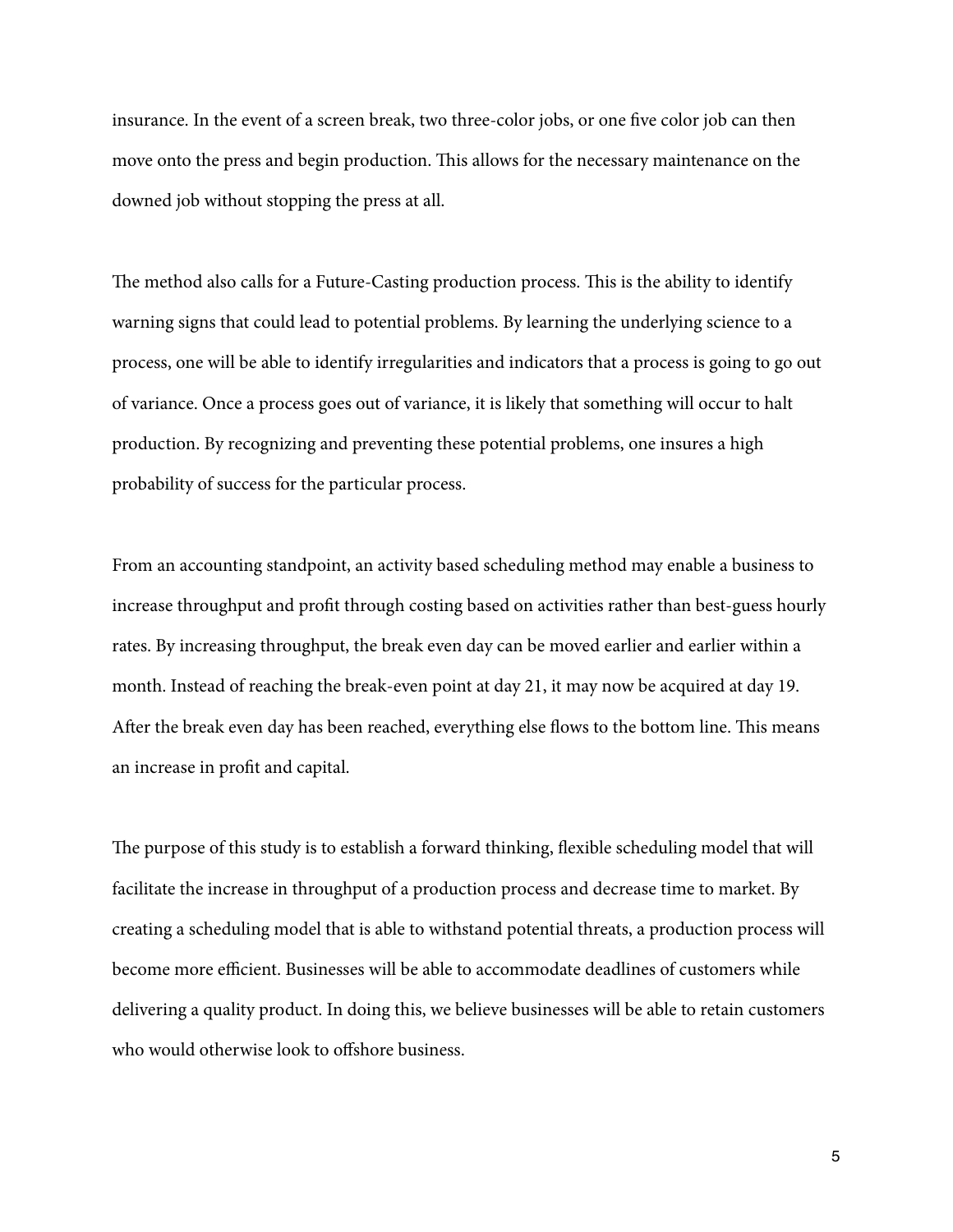#### **Chapter 2**

"Screen printing is arguably the most versatile of all printing processes. It can be used to print on a wide variety of substrates, including paper, paperboard, plastics, glass, metals, fabrics, and many other materials. including paper, plastics, glass, metals, nylon and cotton. Some common products from the screen printing industry include posters, labels, decals, signage, and all types of textiles and electronic circuit boards. The advantage of screen-printing over other print processes is that the press can print on substrates of any shape, thickness and size. A significant characteristic of screen printing is that a greater thickness of the ink can be applied to the substrate than is possible with other printing techniques. This allows for some very interesting effects that are not possible using other printing methods. Because of the simplicity of the application process, a wider range of inks and dyes are available for use in screen printing than for use in any other printing process" (PNEAC).

Screen printing has evolved into a form of printing that has many applications. "Everything from soda bottles, to T-shirts, to coffee cups, and cars are all screen printed" (Pedretti). Screen printing is a versatile printing process that has become a staple member of the graphic arts industry (Coudray).

"Screen printing consists of three elements: the screen which is the image carrier; the squeegee; and ink. The screen printing process uses a porous mesh stretched tightly over a frame made of wood or metal. Proper tension is essential to accurate color registration. The mesh is made of porous fabric or stainless steel mesh. A stencil is produced on the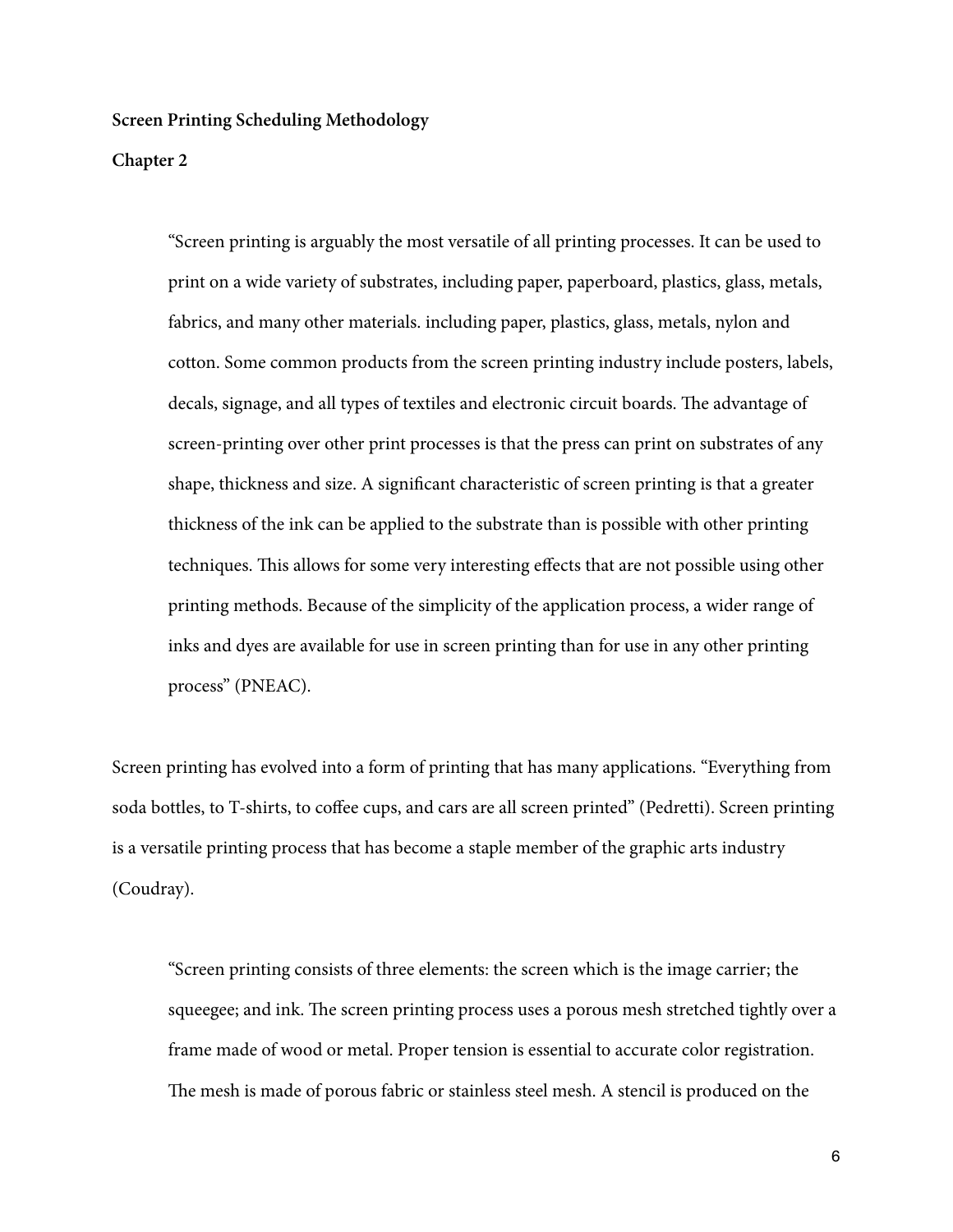screen either manually or photo-chemically. The stencil defines the image to be printed in other printing technologies this would be referred to as the image plate "(PNEAC).

"Screen printing ink is applied to the substrate by placing the screen over the material. Ink with a paint-like consistency is placed onto the top of the screen. Ink is then forced through the fine mesh openings using a squeegee that is drawn across the screen, applying pressure thereby forcing the ink through the open areas of the screen. Ink will pass through only in areas where no stencil is applied, thus forming an image on the printing substrate. The diameter of the threads and the thread count of the mesh will determine how much ink is deposited onto the substrates" (PNEAC).

"Many factors such as composition, size and form, angle, pressure, and speed of the blade (squeegee) determine the quality of the impression made by the squeegee. At one time most blades were made from rubber which, however, is prone to wear and edge nicks and has a tendency to warp and distort. While blades continue to be made from rubbers such as neoprene, most are now made from polyurethane which can produce as many as 25,000 impressions without significant degradation of the image" (PNEAC).

"If the item was printed on a manual or automatic screen press the printed product will be placed on a conveyor belt which carries the item into the drying oven or through the UV curing system. Rotary screen presses feed the material through the drying or curing system automatically. Air drying of certain inks, though rare in the industry, is still sometimes utilized. The rate of screen printing production was once dictated by the drying rate of the screen print inks. Do to improvements and innovations the production rate has greatly increased. Some specific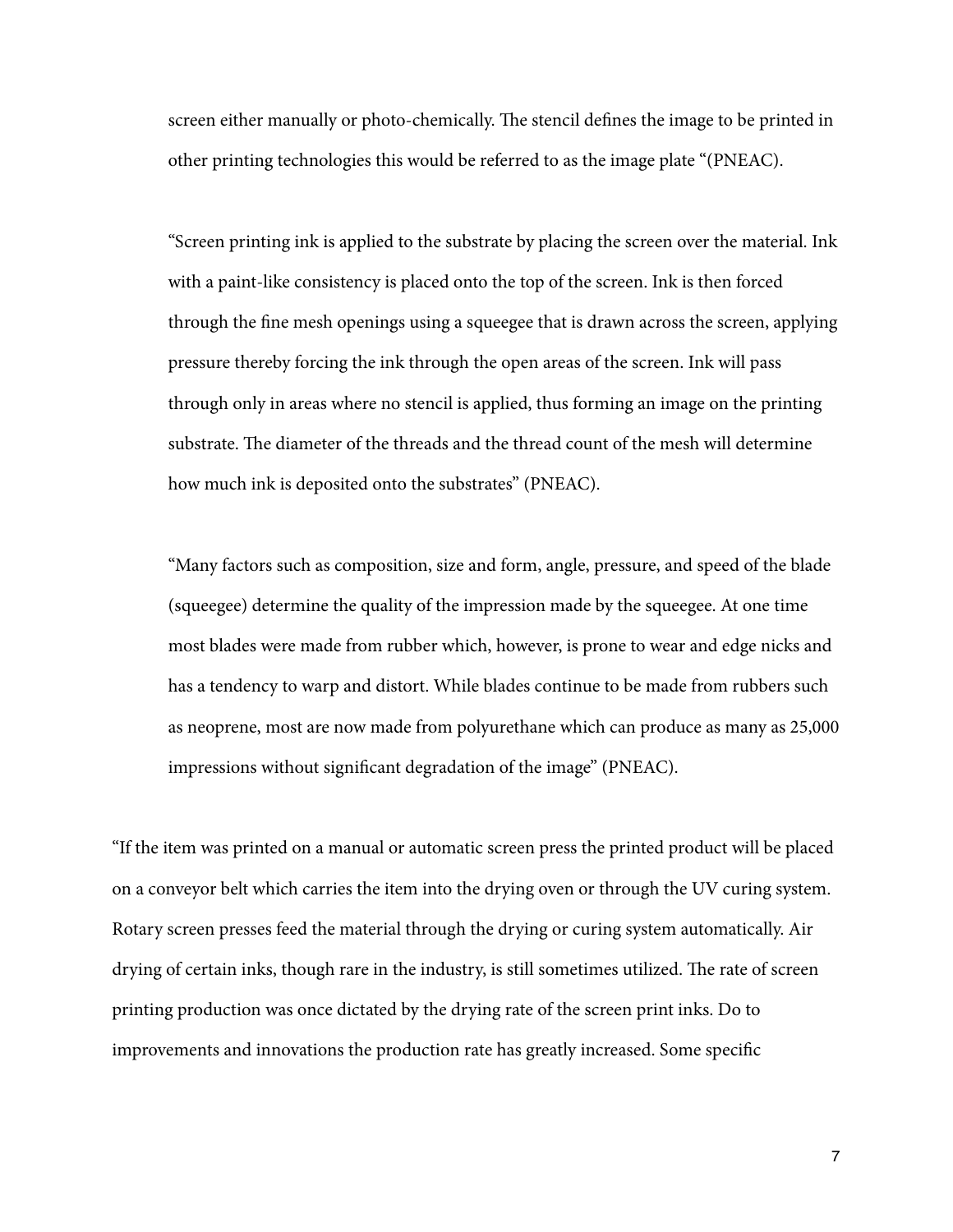innovations which affected the production rate and has also increased screen press popularity include:

- 1. Development of automatic presses versus hand operated presses which have comparatively slow production times.
- 2. Improved drying systems which significantly improves production rate.
- 3. Development and improvement of U.V. curable ink technologies
- 4. Development of the rotary screen press which allows continuous operation of the press. This is one of the more recent technology developments" (PNEAC).

The Gantt Chart was developed by Henry Gantt between 1910-1915. A Gantt chart is a graphical representation of the duration of tasks against the progression of time. Gantt Chart is a scheduling tool used to display the status of a project's tasks. "A Gantt chart shows each task's duration as a horizontal line. The ends of the lines correspond to the task's start and end dates" (Georgetown). There are some limitations when using the Gantt Chart. "Most of the Gantt" charts are analytically thin, too simple, and lack substantive detail. The charts should be more intense. At a minimum, the charts should be annotated--for example, with to-do lists at particular points on the grid. Costs might also be included in appropriate cells of the table" (Tufte). Gantt Charts "encourages a one-step approach to planning. As a result of the presentation capabilities of modern planning packages, the visual quality of color charts means that they gain an implicit credibility. This can result in staff being unwilling to challenge the charts, and so they gain a momentum all of their own. Thirdly, they encourage the project manager to over-control the project rather than devolve the responsibility for the time-plan to team members" (Maylor). In most production processes there are potential constraints that can occur. If one of the screens brakes during printing it will slow down the whole process. Everything comes to a halt until the problem is fixed. This will inevitably change when other jobs will be produced. The Gantt chart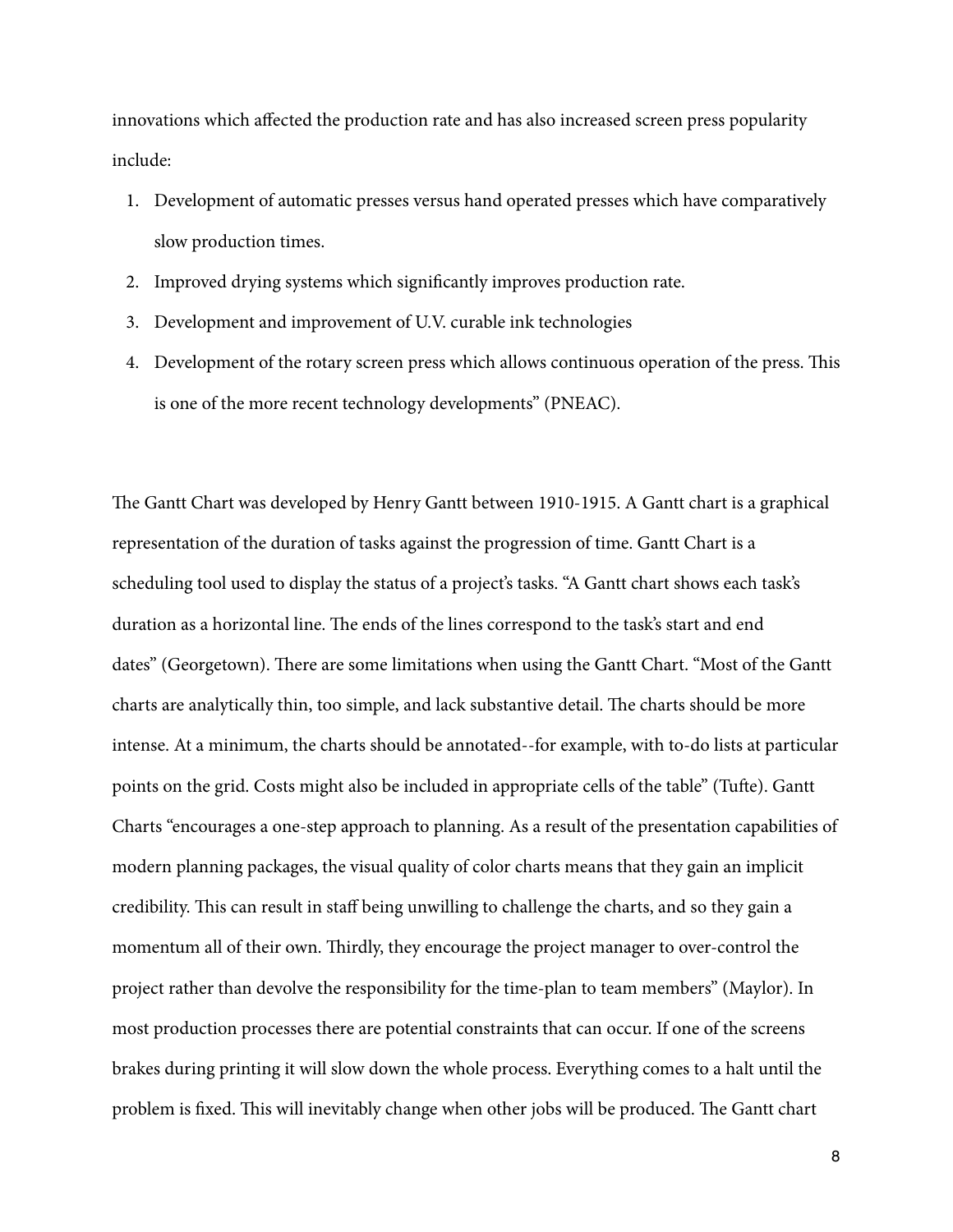leaves you no buffers or flexibility to not only fix what's going on, but at the same time continue on with a different job while the other one is being fixed (Coudray).

 "A 'related rates' problem is a problem which involves at least two changing quantities and asks you to figure out the rate at which one is changing given sufficient information on all of the others. For example, as two vehicles drive in different directions we should be able to deduce the speed at which they are separating if we know the individual speeds and directions" (Bogley). Mark Coudray, owner and operator of Coudray Serigraphics in San Luis Obispo, Calif., describes the screen printing process as involving a related rates based system. In the production process, operations are sequential; therefore anything that occurs at one stage in the process will inadvertently affect all following stages (Coudray). As soon as an event occurs at the beginning of the production schedule for the day, the event has a domino effect on the rest of the schedule, therefore throwing off the initial plan. When this happens, the rest of the day is spent playing "catch up" in order to recover from the event (Coudray).

In order to illustrate the effects of related rates, the screen printing process can be described using a traffic flow model. The production process is similar to that of the traffic flow on a freeway or highway. As cars are traveling at a constant speed, all units are moving in relation to one another. When an event occurs, in this case a traffic accident, there is a domino effect throughout the rest of the freeway. Cars in immediate proximity of the accident must slow to a stop in order to safely pass the accident. This slowing of the cars at the accident in turn causes the cars behind them to slow and so on. An accident that occurs on the freeway affects the traffic flow a mile behind it due to related rates. Just like the production process, it takes a long time to move the accident out of the traffic flow and return to maximum speed (Coudray).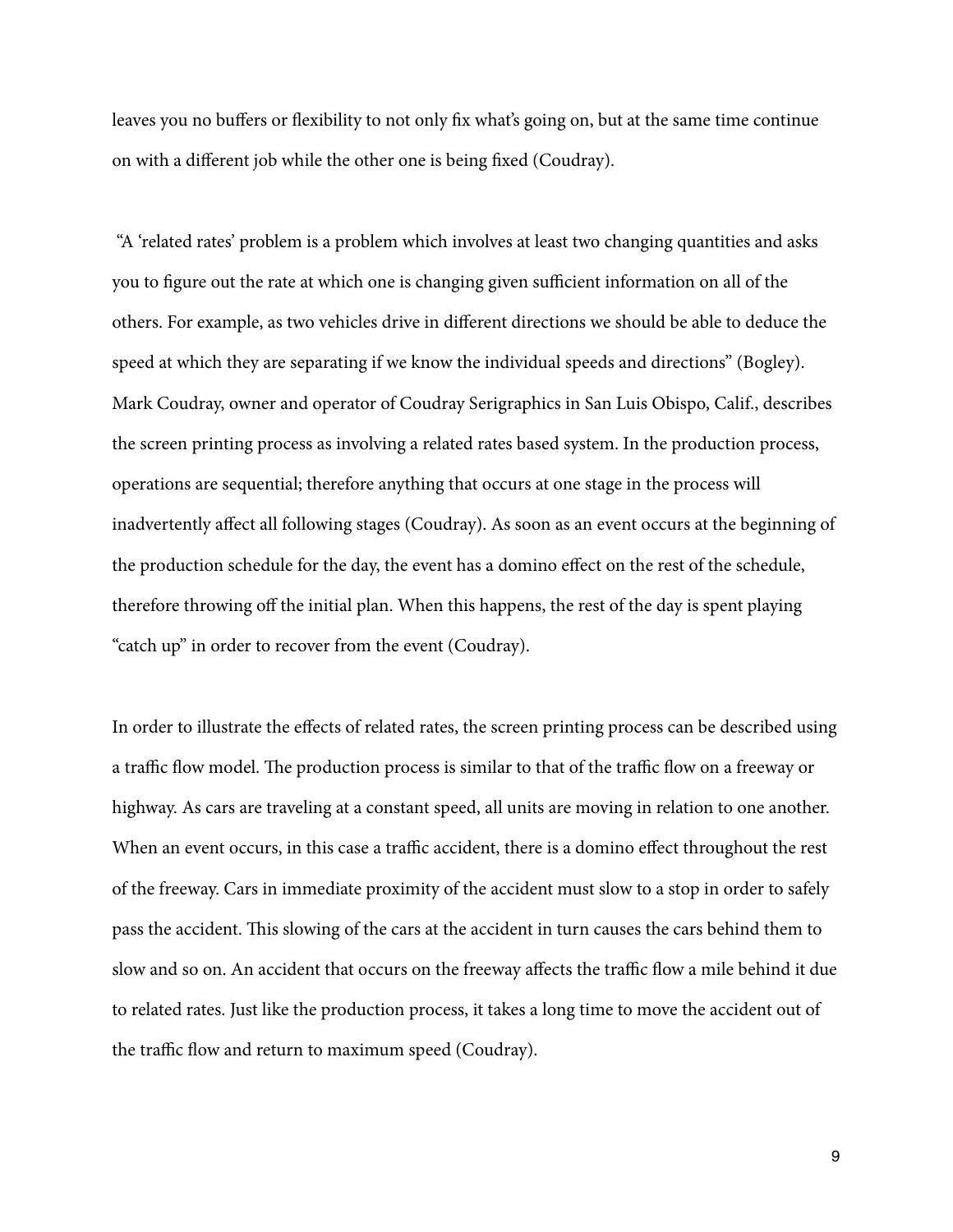The foundation for the scheduling methodology is the theory of constraints. In his 1986 book entitled The Goal, Eliyahu Goldratt first introduced the theory of constraints that was aimed at helping organizations effectively achieve their goals (Goldratt). According to Robert Stein in his book titled The Theory of Constraints, "The TOC, which is based on the natural laws that govern every environment, seek to determine the underlying cause(s) of problems and to find the best solutions" (Stein, 1). Any manageable system is limited by a small number of constraints, and there is always at least one constraint. The TOC process seeks to identify the constraint, and restructure the organization around it in order to facilitate the best outcome throughout the use of a five focusing steps (Dettmer, 14).

"Constraint" is defined as follows: one that restricts, limits, or regulates; the state of being restricted or confined within prescribed bounds (The American Heritage Dictionary of the English Language). In order to identify the constraints within a process, Goldratt has developed five sequential steps to concentrate improvement efforts on the component that is capable of producing the most positive impact on the system. The five focusing steps include identifying the system constraint, deciding how to exploit the constraint, subordinating everything else, elevating the constraint, and finally repeating the process by looking for the next constraint (Dettmer, 14).

Identify the system constraint. By identifying the weakest link in a system one can focus improvement efforts in order to remedy the constraint. The weak link can be a physical attribute, or a flaw in policy. By identifying the type of constraint, the proper measures can be implemented (Dettmer, 14). "In any chain of events there can be only one weakest link, and if improvement is to occur only the weakest link needs to be strengthened" (Stein, 8).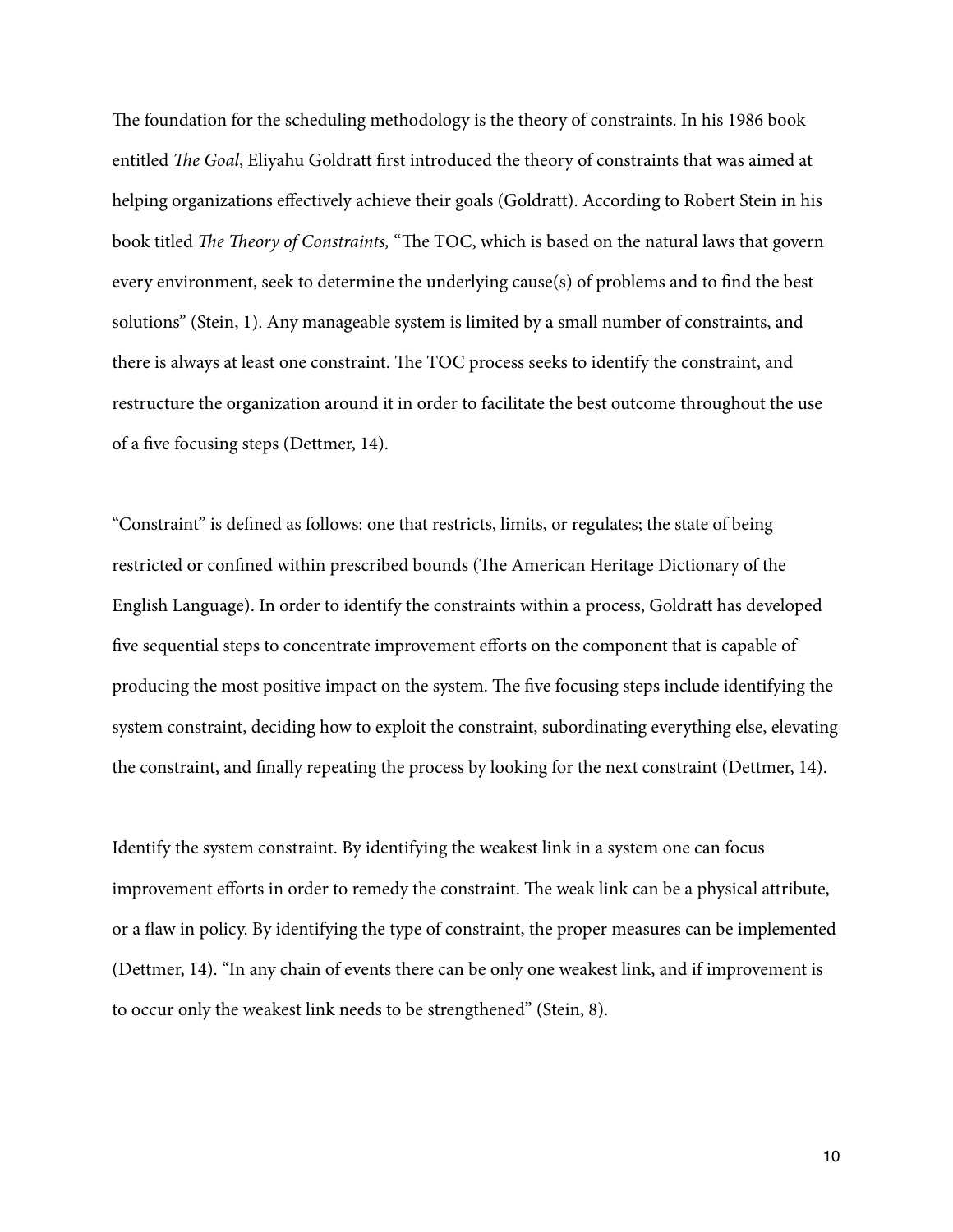The next step is to decide how to exploit the constraint. Changes and upgrades to a system can be costly. Without committing to such expenses, one must exhaust a constraining component of its complete capability as it currently exists (Dettmer, 14). In this stage it is important to decide how best to progress toward the goal of a system within the current constraints (McMullen, 44). Process planning may include outlining a specific plan, or steps that best supports the goal.

Subordinate the constraint. After identifying the constraint and establishing a plan of action, the rest of the system is adjusted in order to accommodate the constraint and allow it to operate at maximum effectiveness (Dettmer, 14). This includes bringing other considerations in line with what has been established in steps one and two; identifying the constraint, and deciding how to exploit the constraint. By altering the system's policies, processes, and other resources, a support system is created that facilitates the successful operation of the constraint (McMullen, 44).

After implementing the previous steps, if the constraint is still constraining the system's performance, elevating the constraint becomes necessary. At this step in the process, the need to entertain the idea of major changes to the existing system surfaces. This may come in the form of reorganization, divestiture, capital improvements, or other substantial system modifications. Necessary action is taken in order to eliminate the constraint and can result in a considerable investment in time, energy, money, or other resources. At the completion of this step, the constraint has been broken (Dettmer, 14).

The last step in the focusing steps involves the principles of continuous improvement process. "Continuous improvement is an ongoing effort to improve products, services or processes. These efforts can seek "incremental" improvement over time or "breakthrough" improvement all at once" (ASQ). %is process involves the constant evaluation of a process in order to maintain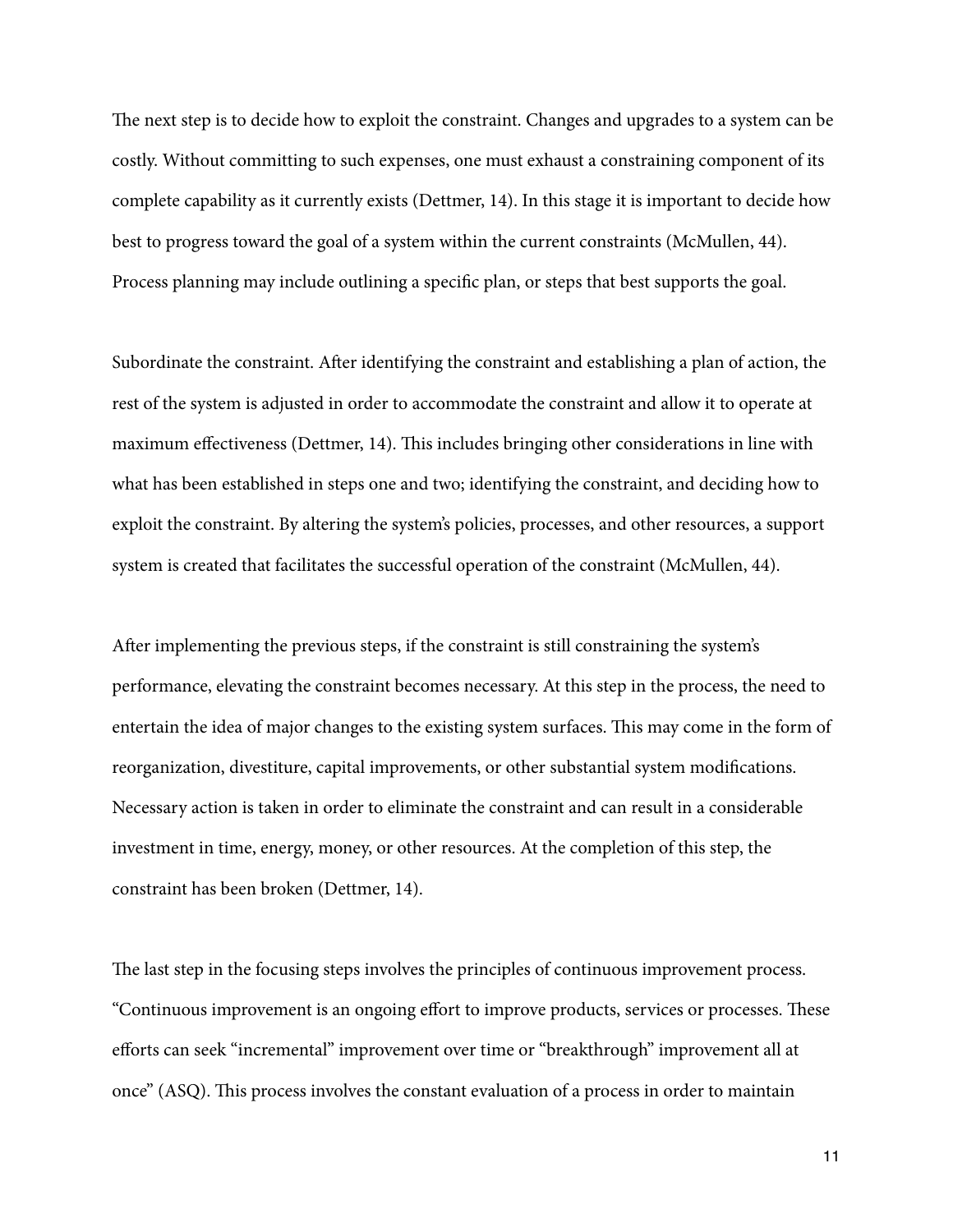maximum effectiveness. After the breaking of the initial constraint, the cycle begins again in order to identify the next thing constraining performance (Dettmer, 14).

The ultimate goal of the TOC process is to increase the effectiveness of a process in order to increase throughput. Throughput is the money produced by a system. Throughput is not parts or production related; a part becomes throughput only when the customer is invoiced. By increasing the amount of throughput, a production process becomes more profitable (Woeppel, 6).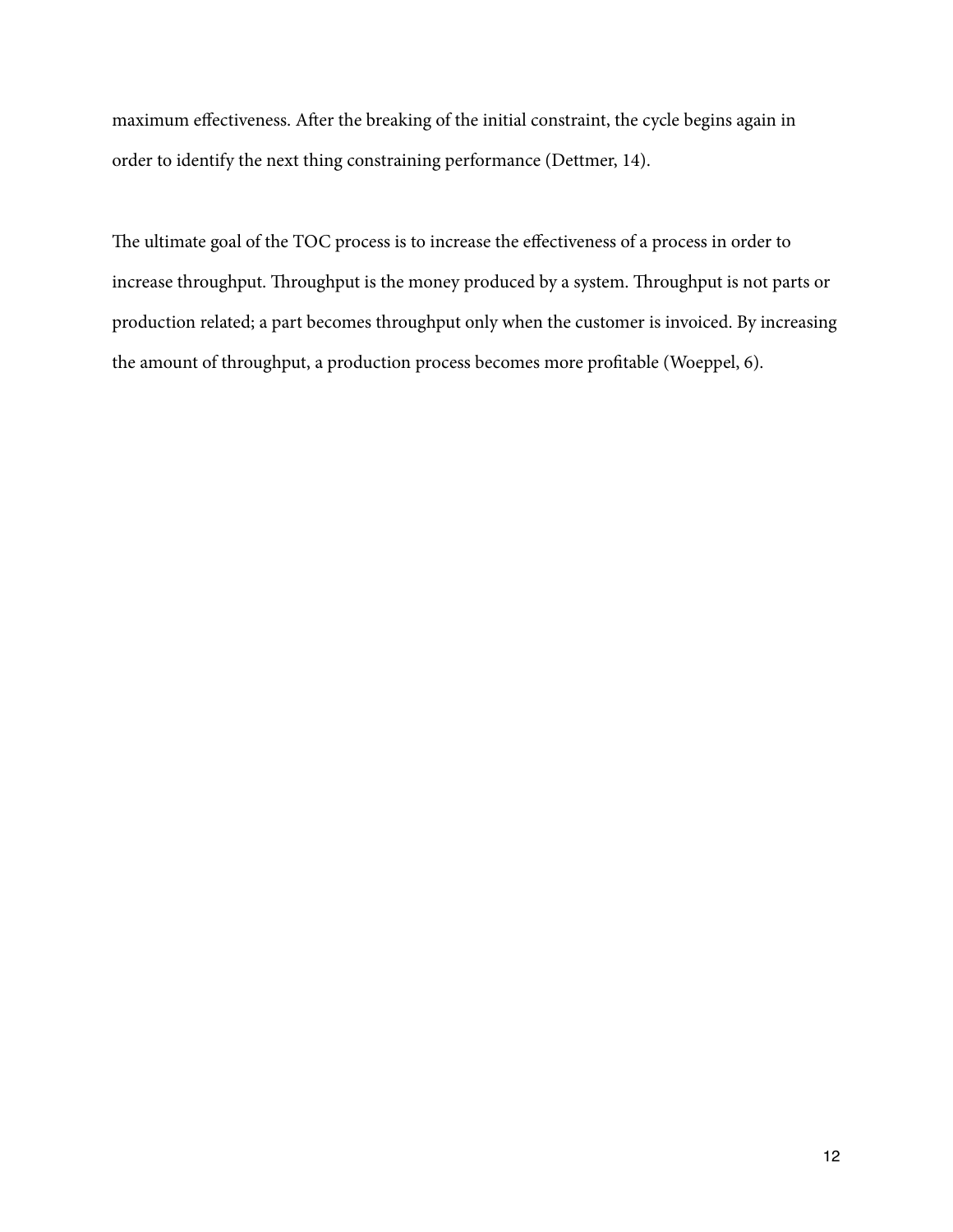#### **Chapter 3**

Several research methods were used including Elite and Specialized interviewing as well as descriptive research. "A procedure that requires asking precise, open-ended questions, but questions that are open to refinement as the research and interview continues" describes Elite and Specialized Interviewing (Levenson). It is important to remember, when conducting an Elite and Specialized interview, the type of people you are interviewing. Lewis A. Dexter noted that "people who perceive themselves to be important, such as professionals and executives, must be interviewed differently than the 'average person on the street' in maximizing the collection of useful information in applied research" (Levenson).

Elite and Specialized interviewing was conducted by contacting industry leader, Mark Coudray, of Coudray Serigraphics in San Luis Obispo, Calif. as well as Prof. Ken Macro of California Polytechnic State University in San Luis Obispo, Calif. The following questions were asked:

1. In what ways are scheduling models, e.g. Gantt Charts, beneficial?

2. How would "Theory of Constraints" be a beneficial scheduling tool?

3. How beneficial is it to incorporate buffers into a production process in order to account for errors?

4. How important is it for U.S. companies to lower time-to-market in order to stay competitive with foreign companies?

5. In what ways is an activity based scheduling model a good alternative for screen printing?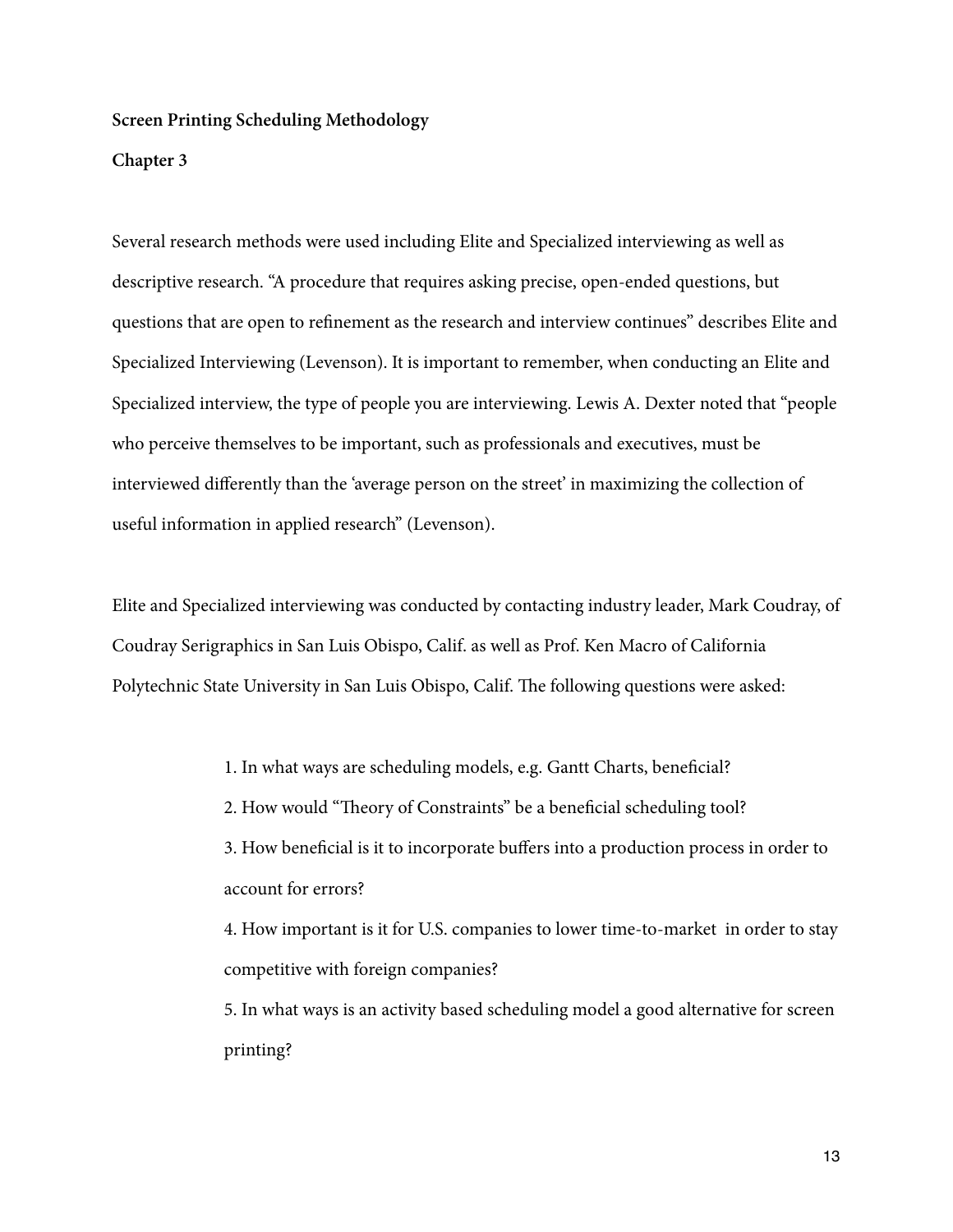Another research method used was descriptive research. One of the goals of the project was to develop a visual representation of the screen printing process in order to better understand where constraints may exist. "Descriptive research studies are designed to determine the nature of a situation as it exists at the time of the study. The aim is to describe, 'what exists' with respect to variables or conditions in a situation" (Levenson).

Descriptive research was used in order to gather relevant research data. A research grant through the company Imagine That!<sup>©</sup> was acquired. The research grant enables unlimited use of the ExtendSim software. The software was used to create the visual representation of the screen printing production process. Each step of the workflow was represented visually. The software modeled and simulated the screen printing process giving us an overview of how each part is performing. Measurements were taken as to how long the process will take, how many shirts the could be produced per hour and where possible constraints lie. Further examination of the model was done in order to organize and draw conclusions from the findings. The goal was to recognize the necessity and benefits of implementing a new scheduling model into the screen printing process. The aim was to observe the individual constraints and establish how they effect the process. Since the aim was to lower time-to-market, knowing which constraints slow down the process was essential to minimize time spent on each part of the process. For example, if a file was received that is not ready for print and has improper file preparation this causes a constraint in the process. By knowing where the variables lie in the problem and removing the variables we can speed up the printing process. By creating file preparation standards and guidelines customers can follow before sending the file for print. Hopefully, much less time is spent correcting files.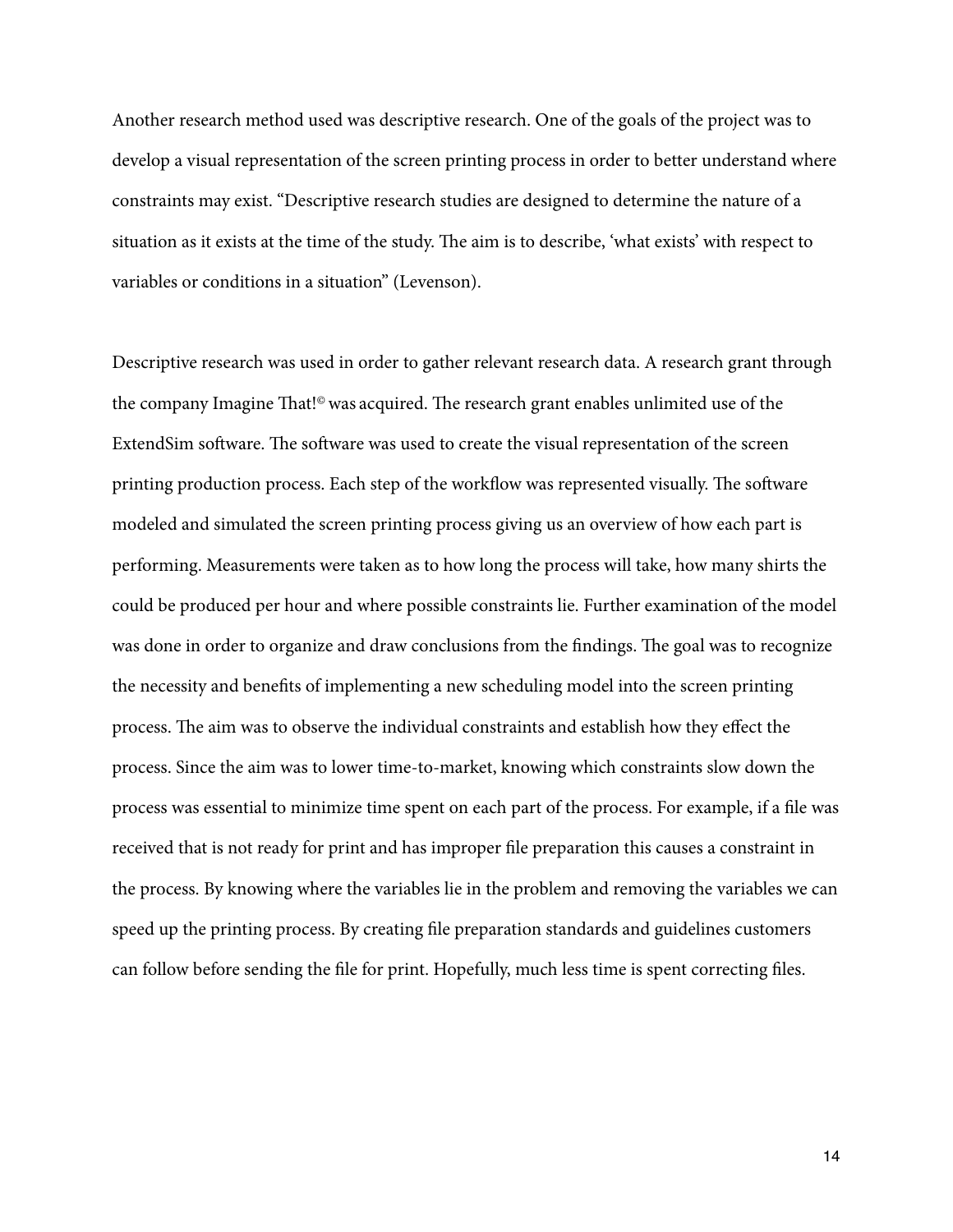### **Chapter 4**

In order to create a visual representation of the screen printing workflow the ExtendSim software was used. The software allowed for the creation of a visual model, representing each step in the production process. These steps included the arrival of stock, printing using an 8 color process, inspection of the units, drying of ink through an oven, and the delivery of finished units.





The model used was setup in "blocks". Each block represented a particular activity that occurred within the process. Within each main block or activity, there were other blocks that served to define the behavior of the main blocks.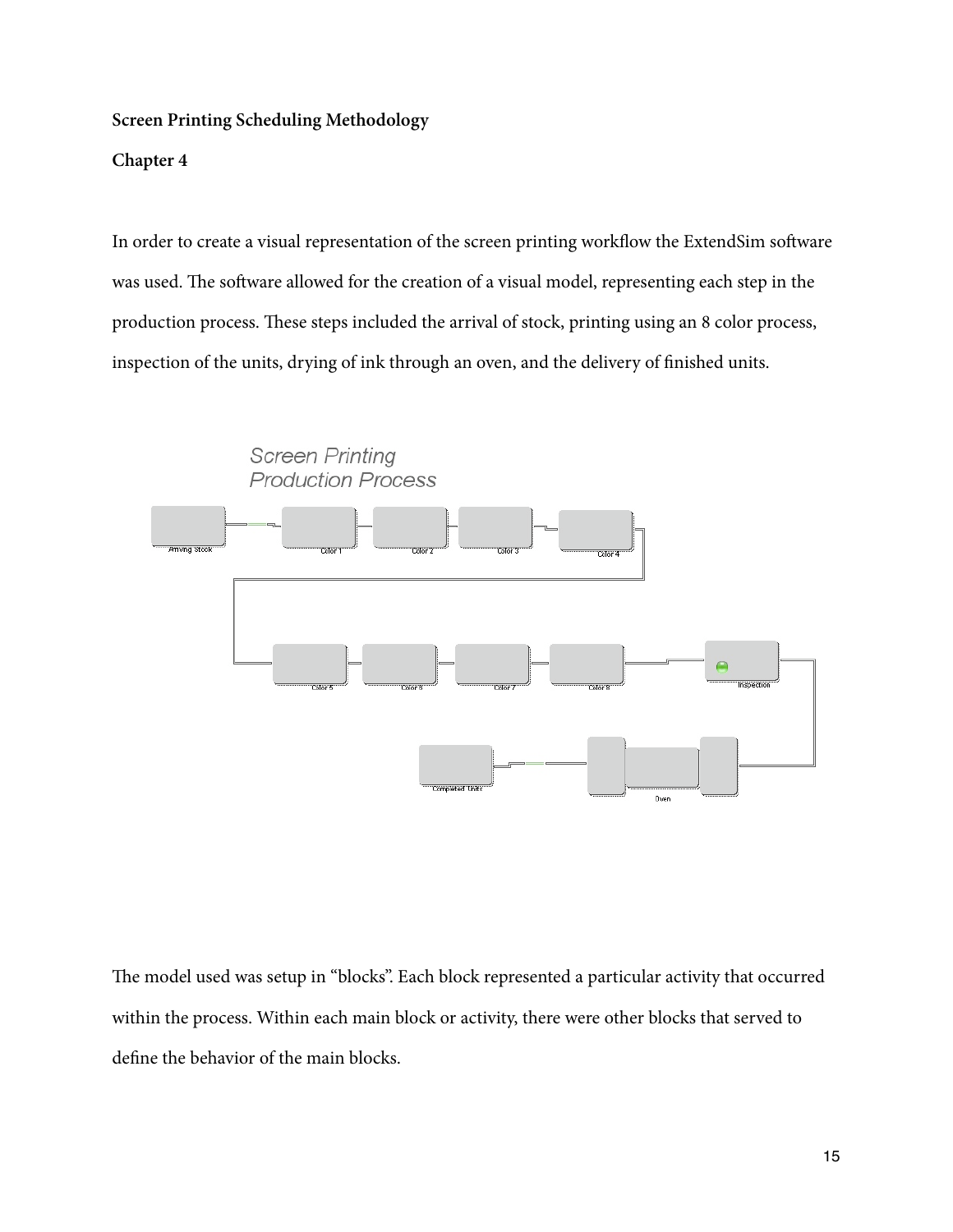

The screenshot illustrates the behavior of the "Color 1" activity. This represents the printing of one color on the press. Within this block there are other behavioral blocks that determine how the activity will behave. In this case There are a series of blocks that tell the program to spend a given amount of time performing the activity, as well as an event with a given probability that a variable will constrain the process and delay production. There is also an inspection unit that addresses the variable.

As the program runs, a visual representation of the process is displayed. From this, one is able to see each part of the workflow operate. Constraints become apparent and conclusions can be made from insight gathered from the program.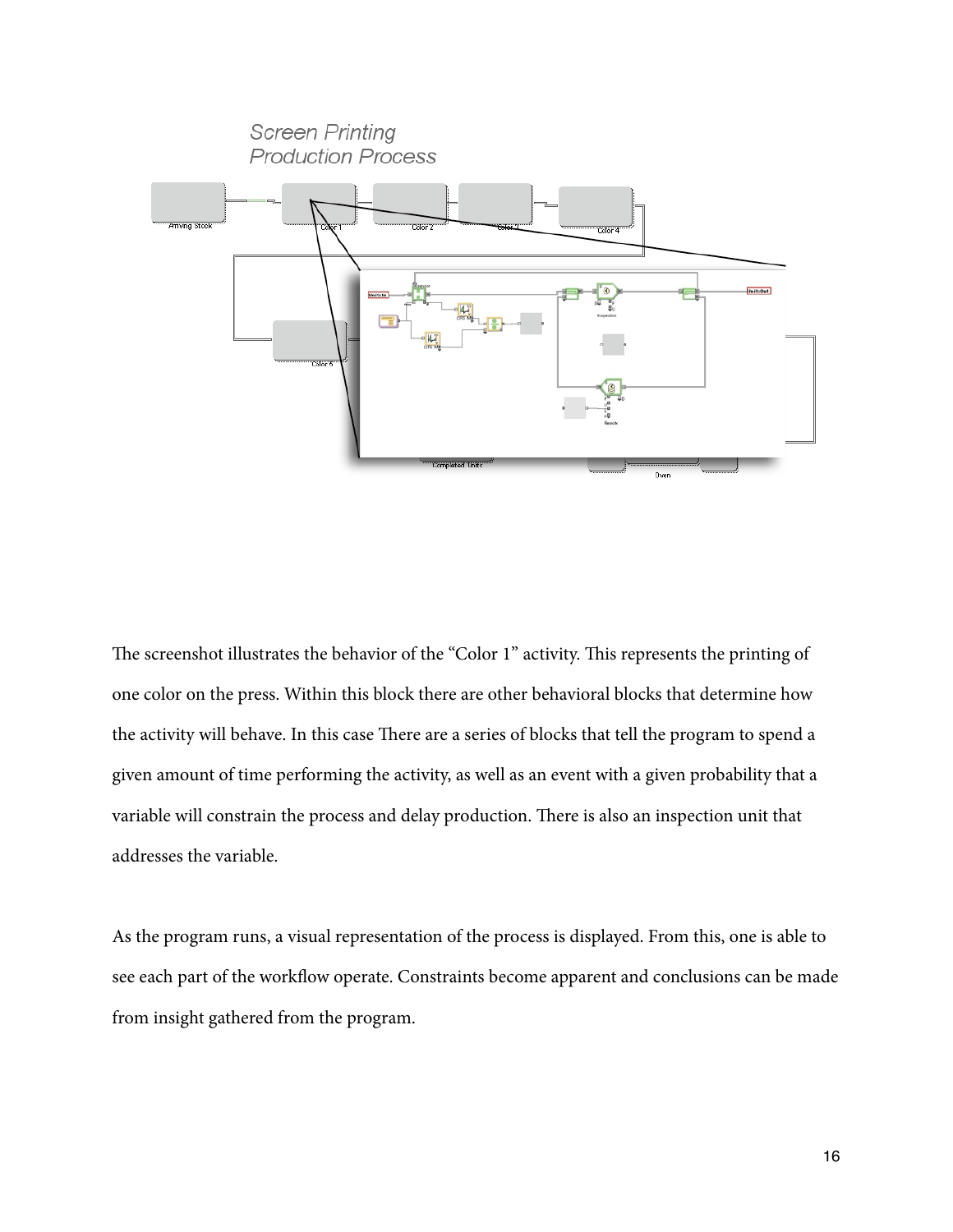For Elite and Specialized Interviewing, Professor Ken Macro and Mark Coudray were interviewed. The questions asked were:

- 1. In what ways are scheduling models, e.g. Gantt Charts, beneficial?
- 2. How would "Theory of Constraints" be a beneficial scheduling tool?
- 3. How beneficial is it to incorporate buffers into a production process in order to account for errors?
- 4. How important is it for U.S. companies to lower time-to-market in order to stay competitive with foreign companies?
- 5. In what ways is an activity based scheduling model a good alternative for screen printing?

During the interviews both interviewees explained that Gantt Charts can be beneficial because it gives a basic visual idea of when each job is to be performed and how long they estimate to finish. They said it is a bar chart, more or less, that everyone can read and understand when a job needs to start and finish. Alternatives to the Gantt Chart and the benefits of incorporating buffers and Theory of Constraints into a scheduling model like the Gantt Chart were discussed. It seemed unanimous that a main problem with a scheduling model like the Gantt Chart is there is no room for error. Each job is scheduled one after another and has a fixed time of when it needs to be done. When a problem does occur the whole process is shut down and it inevitably causes a constraint halting jobs that are behind the current job. Coudray and Macro both agreed that this is a flaw in the scheduling model. Coudray mentioned it is important to understand where potential constraints lie in the process so hopefully you can avoid them or eliminate them early on in the process. Professor Macro agreed that implementing buffers into the process to allow for errors would be beneficial. It would give you room to move jobs and continue work without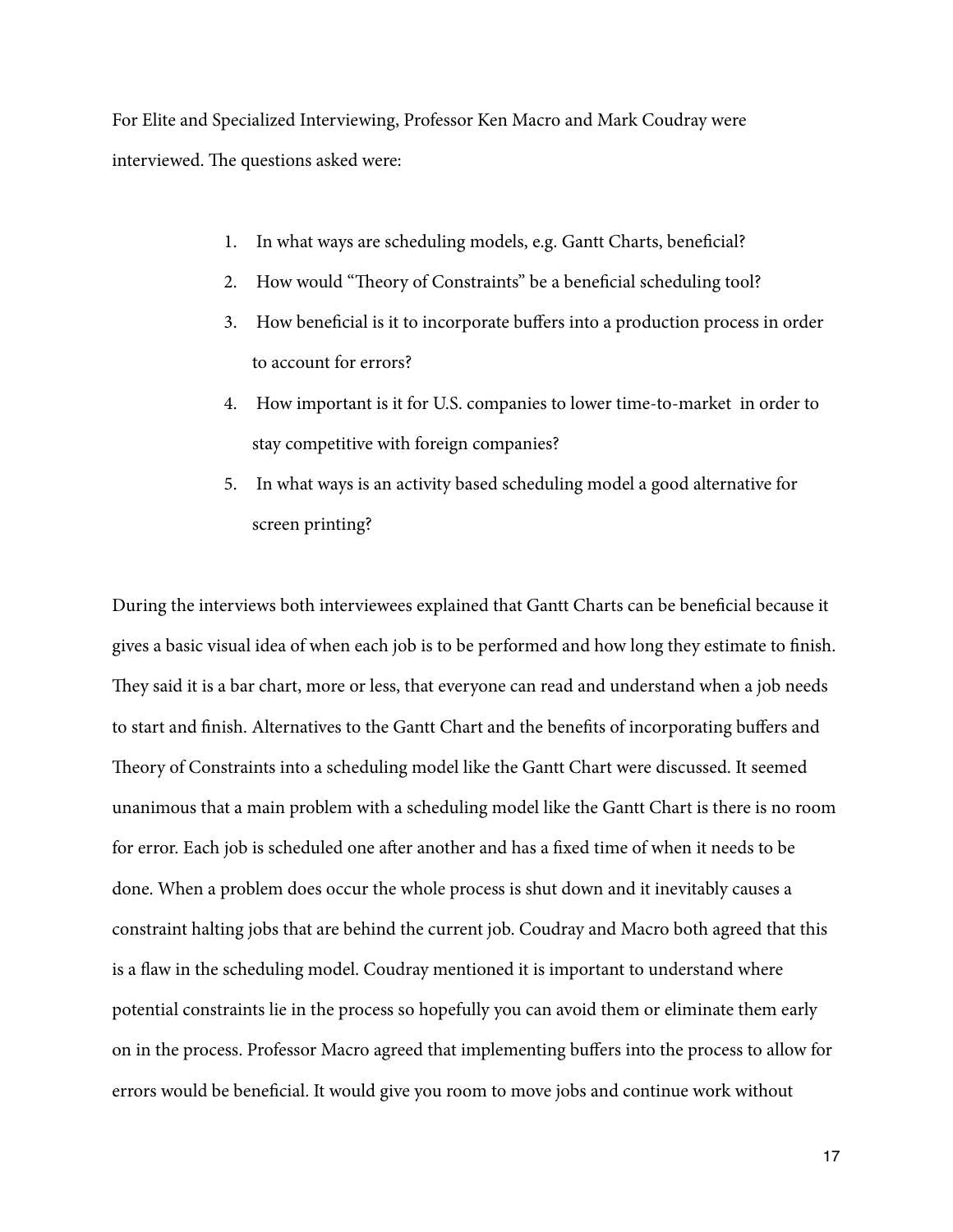having to shut down the whole process losing time and money. Also discussed was the "traffic flow model" and how in a traffic jam every car has to slow down and eventually come to a stop. If there's only one lane then traffic doesn't flow again until the whole jam is cleared. If you have multiple lanes you can then shift cars around the jam and continue traffic flow. This allows you to avoid the constraint and gives you time to eliminate it. This same concept is what is desirable to implement in the screen printing process. Mark phrases it as "parallel processes".



As the interviews came to a close both agreed that creating an activity based model in today's screen printing industry is important. Most jobs are short-runs now and customers demand a short turn-around time. Creating a model with buffers so you can have parallel processes is a more efficient way to schedule jobs and helps eliminate potential constraints in the process. They understand the importance of bringing jobs back to the U.S. The way American companies can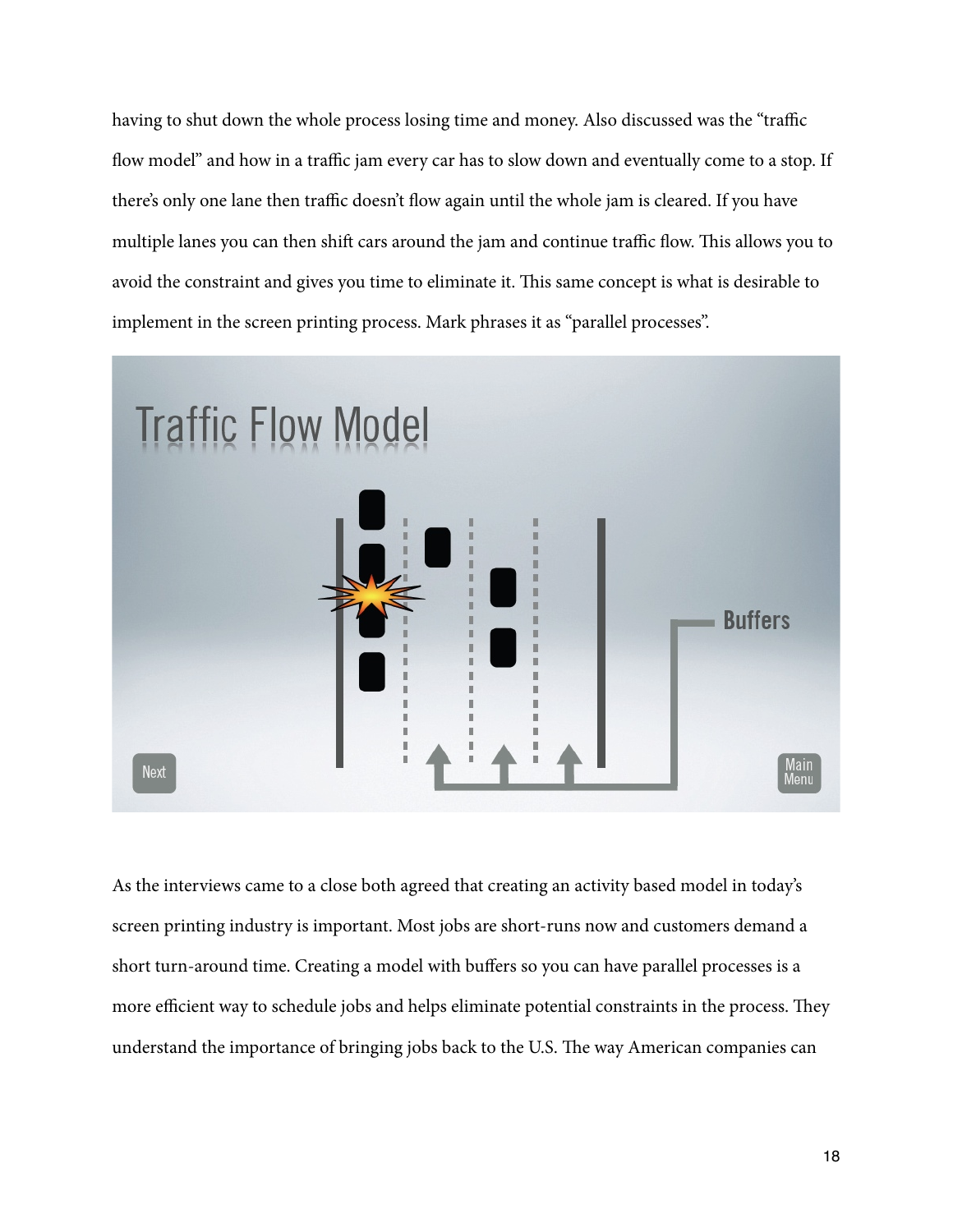do that is to compete in time-to-market. The more efficient the process is the faster the product will be produced creating a competitive advantage with overseas manufactures.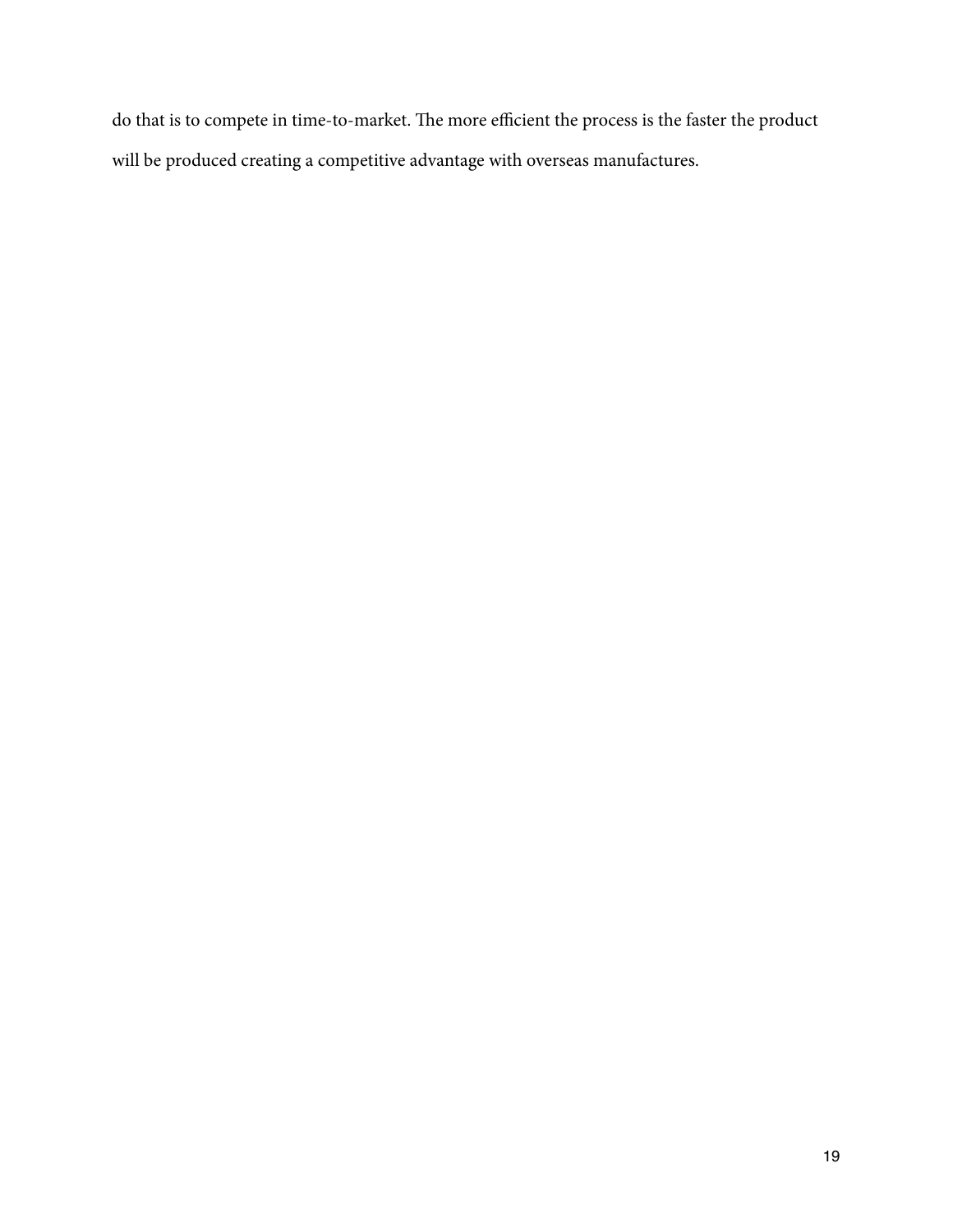**Chapter 5**

**Conclusions and recommendations**

After building a basic simulation of the screen printing process with a random amount of variables applied, variables affecting the process were exposed. A variable could be anything that would stall or hinder the process such as a screen break. The model gave a basic visualization of how much time it would take to produce a given amount of shirts with random occurrences of variables in the process. Implementing this simulation along with the enhanced scheduling model helps to make the screen printing process more efficient in handling the effects of variables within that process. Not only does the workflow have buffers to allow production to flow without shutting down completely, a framework has been developed for a working simulation model that visually shows how variables effect the process and when we can anticipate them. The new scheduling model including the simulation model can help screen printers develop a more "forward thinking" process that allows for more control and flexibility. The main goal with this project was to create a forward thinking model that lowers the time-to-market and thus helping American printers become more competitive with foreign competition.

After receiving the grant from Imagine That©, the basics of how to use the tools and interface were learned. After a couple of months of using the program it became apparent that building a sophisticated, working model would take at least a year to build and refine. Given the narrow time slot to finish the project, the basic framework for the simulation was developed. The program is for an eight color press and when the simulation is running it provides a minute by minute rundown of how the process is performing with a random number of variables applied to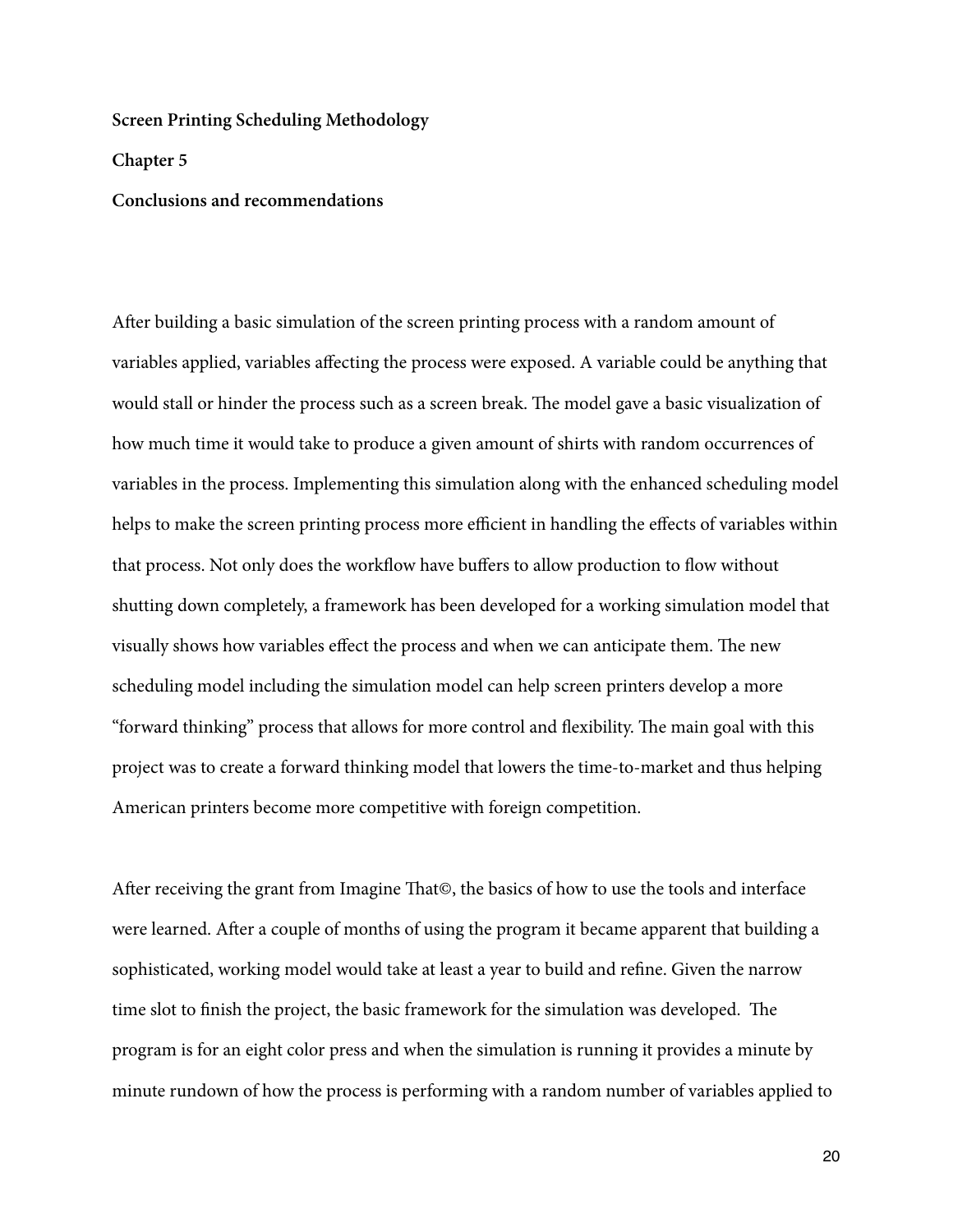the process. After finishing the project, recommendations were made to engage students in the Graphic Communications department in learning the software and the fundamentals of the forward-thinking scheduling model. The basic program that was started has a lot of potential to be more dynamic and give more real-time analysis. The intent is to pass on the simulation to the department in hopes that it will continue to be built on and refined. As the industry continues to change and everything is going from long runs to short runs the project is a step forward in making the printing process more efficient and timely. Learning the basics of the Theory of Constraints and the traffic flow model is highly recommended. After understanding the fundamentals of the scheduling model it is encouraged that students and staff use the model and build on it to make it even more functional. Further project extensions may include the real time quantification of data using the production model. Many modern printing presses are equipped with technology that allows for the feeding of information from the press into a spreadsheet. The data contained in the spreadsheet can then be used within the program to refine an accurate production model to a specific operation. Future projects along with this foundation model will serve to provide a valuable business tool for the screen printing industry. By implementing a forward thinking model along with visual representation software, printers will be able to remain competitive by improving their workflow and decreasing time to market.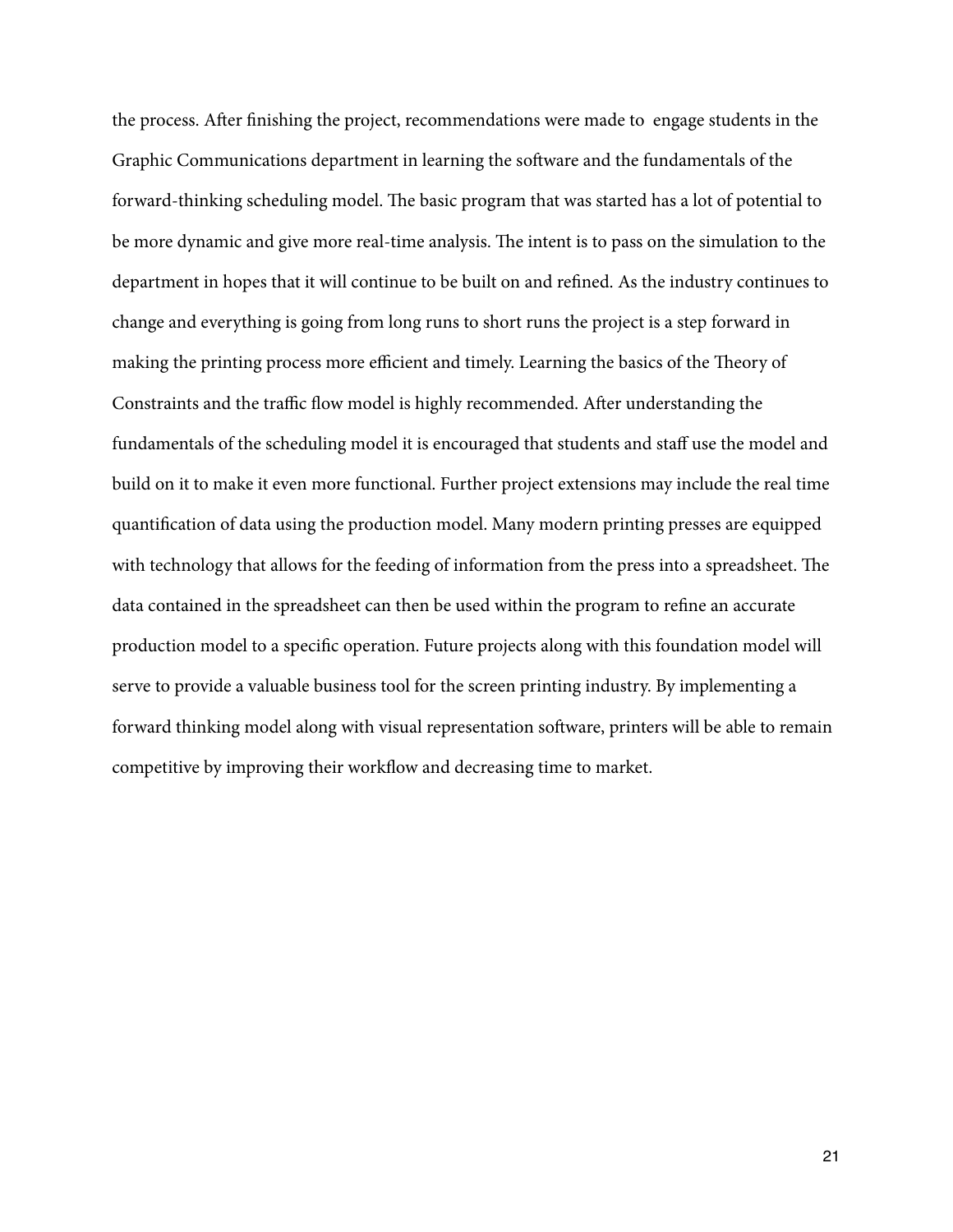#### **Work Cited**

"Basic Concepts-Continuous Improvement." ASQ. 1993-2010. American Society for Quality, Web. 12 Feb 2010. [<http://www.asq.org/learn-about-quality/continuous-improvement/overview/](http://www.asq.org/learn-about-quality/continuous-improvement/overview/overview.html) [overview.html](http://www.asq.org/learn-about-quality/continuous-improvement/overview/overview.html)>.

Bogley, William A., and Robby Robson. "Related Rates." Calculus Quest. 1996. Oregon State University, Web. 12 Feb 2010. [<http://oregonstate.edu/instruct/mth251/cq/Stage9/Lesson/](http://oregonstate.edu/instruct/mth251/cq/Stage9/Lesson/relatedRates.html) [relatedRates.html>](http://oregonstate.edu/instruct/mth251/cq/Stage9/Lesson/relatedRates.html).

Constraint. The American Heritage® Dictionary of the English Language, Fourth Edition. Houghton Mifflin Company, 2004. Answers.com 03 Feb. 2010. [<http://www.answers.com/topic/](http://www.answers.com/topic/constraint) [constraint](http://www.answers.com/topic/constraint)>.

Coudray, Mark. "422 Production Management for Print & Digital Media Project". Cal Poly. Coudray Serigraphics, San Luis Obispo. 17 Nov 2009. Lecture.

Cross, Linda. Benefits from Costing & Pricing Tools. Graphic Arts Monthly Jul 2004: 32-34. Print.

Dettmer, H. William. Goldratt's Theory of Constraints. 1st. Milwaukee, Wisconsin: ASQC Quality Press, 1997. 14-15. Print.

Division, Special, and Mark Woeppel. The Manufacturer. Boca Raton, Florida: CRC, 2001. 6-7. Print.